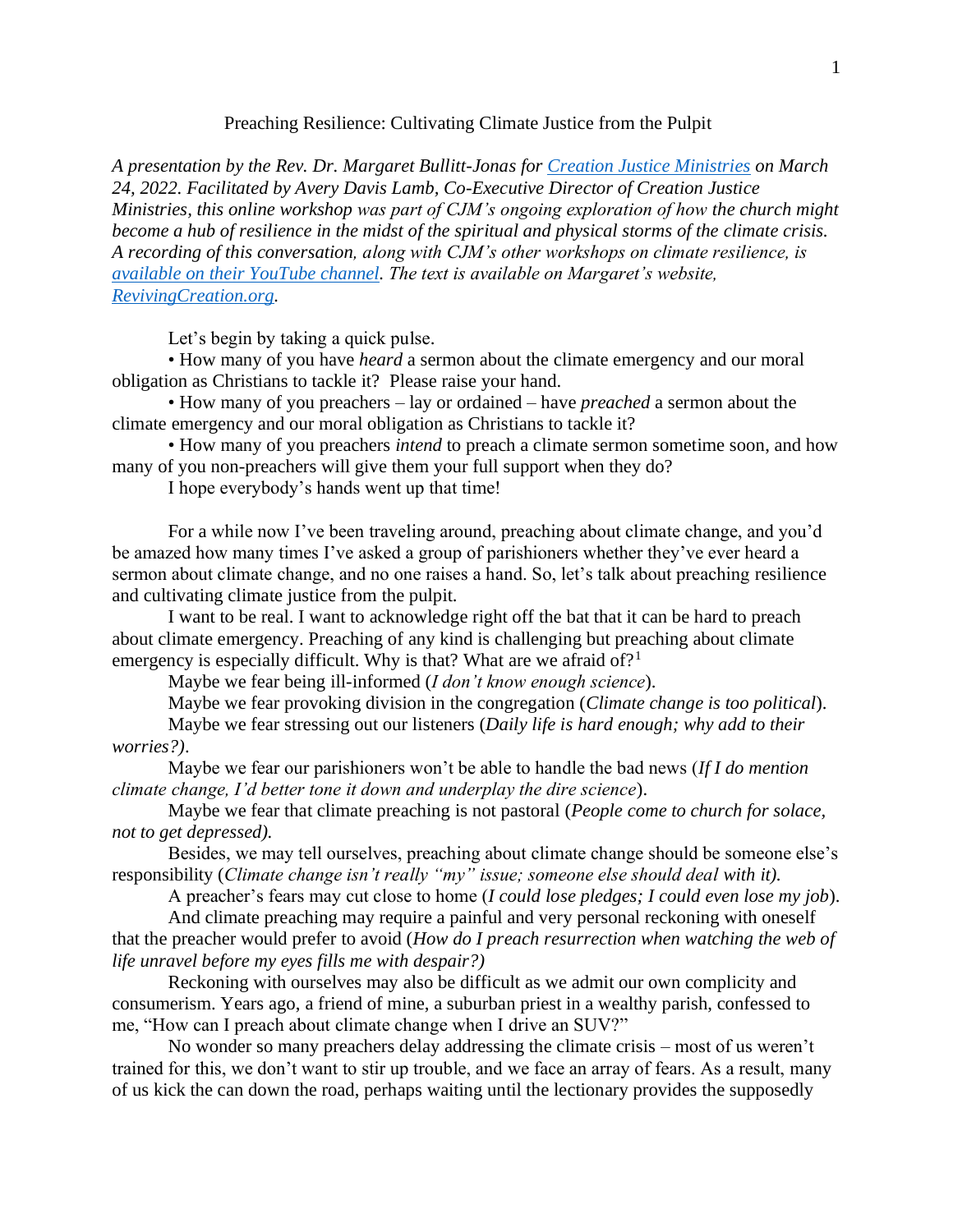"perfect" text.

Well, I think it's fair to say that the time for shyness about preaching on climate change has long since passed. It's high time for us preachers to overcome our fears and step into the pulpit to preach a bold message of Gospel truth and Gospel hope, because climate change is bearing down on us fast. The winds of war are howling. We live amidst a war against Ukraine that is underwritten by oil and gas, and a relentless war against Earth herself as coal, gas, and oil continue to be extracted and burned. This week the U.N. Secretary General warned that the Paris Agreement's goal of limiting global temperature rise to 1.5 degrees Celsius is "on life-support."<sup>2</sup> He went on to say: "Last year alone, global energy-related CO2 emissions grew by 6% to their highest levels in history. Coal emissions have surged to record highs. We are sleepwalking to climate catastrophe. Our planet has already warmed by as much as 1.2 degrees, and we see the devastating consequences everywhere. … If we continue with more of the same, we can kiss 1.5 goodbye. Even 2 degrees may be out of reach."

So, do we need to preach and practice resilience? You bet we do. Do we need to wake up and quit sleepwalking? You bet we do. For a long time, we may have been sitting on the sidelines, telling ourselves: *Things aren't that bad. The scientists are exaggerating*. Or: *If I don't pay attention, it will go away*. But eventually our efforts to ignore the reality of a rapidly changing climate can't help but fall apart. One too many reports of melting glaciers and bleaching coral reefs, one too many accounts of withered fields and bone-dry reservoirs, one too many stories of massive downpours and flash flooding, one too many experiences of devastating wildfires and record heatwaves, and it becomes impossible to suppress awareness of the climate crisis. Our defenses crumble. And we experience what journalist Mark Hertsgaard calls the "Oh, shit" moment we all must have. Climate change is real. It's here. It's accelerating.

The truth is that if we keep burning fossil fuels and stick to business as usual, by the end of century, average global temperature will rise 4.2 degrees Celsius  $(= 7.6$  degrees F). Human beings simply can't adapt to a world that hot.

And let's not forget that, depending on their social location – on their race and class – people experience ecological breakdown differently. As the saying goes: "We're all in the same storm, but we're not in the same boat." Low-income and low-wealth communities, racial minorities, and the historically underserved are those hurt first and worst by a changing climate, those least able to adapt, and those least likely to have a seat at the table where decisions are made.

### *Oh, shit.*

This is where preachers have an essential role to play. This is where preaching resilience, preaching justice, preaching faithfulness to the crucified and risen Christ becomes crucial. Why? Because the more that people know about the social and ecological breakdown going on worldwide – and the more they experience it directly, in their own lives – the more they may feel overwhelmed, hopeless, or depressed. That's why a message of *urgency* needs to be accompanied by a message of *agency*, a message of empowerment and strength: God is with us, we're not alone, and there's a lot we can do.

Here are nine things I try to do when preaching on climate.

## **1. Push back against helplessness**

That's one of the main functions of good climate preaching: push back against helplessness. Your parishioners might not have mentioned it to you, but it's likely that many of them are grappling with climate anxiety, grief, and dread. A national survey recently conducted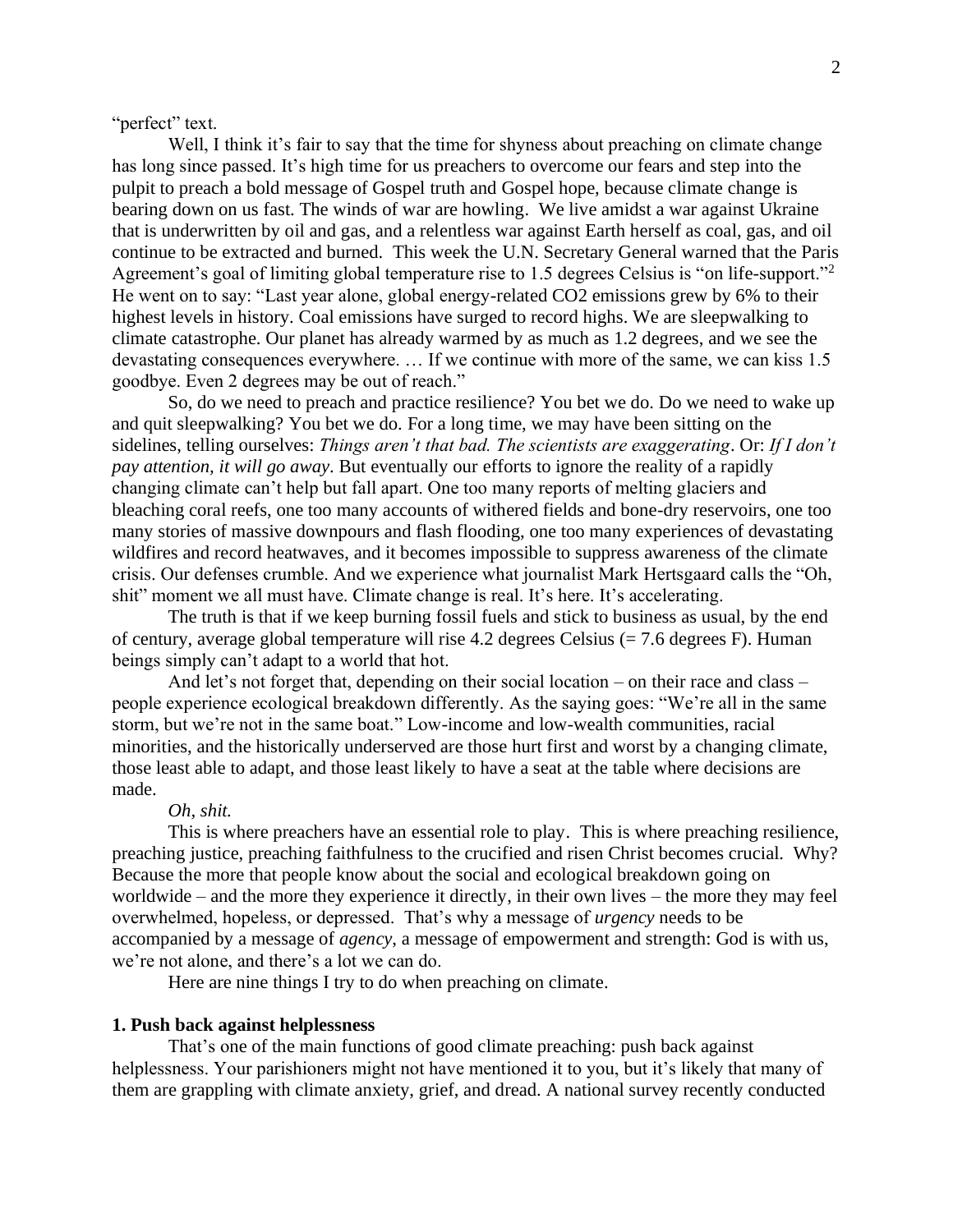by Yale Program on Climate Change Communication reports that seven in ten Americans (70%) say they are at least "somewhat worried" about global warming and that one in three (35%) are "very worried" about it – numbers that have reached a record high.<sup>3</sup> It can be a relief when a preacher finally names and addresses their fears, makes climate change "speakable," and pushes back against the helplessness and "doomism" that suck our spirits dry. That's why preaching about climate emergency can be deeply pastoral, an act of kindness to your congregation.

Simply gathering for worship can also push back against helplessness: we see each other's face, we hear each other's voices, maybe we take each other's hands. How do people get through tough times? We gather, we sing, we hear our sacred stories, we raise our spirits together. We sense the power of being part of a community that longs, as we do, to create a better world. Entrusting ourselves to God, especially alongside fellow seekers, can overcome our sense of helplessness and release unexpected power among us to do "infinitely more than we can ask or imagine" (Ephesians 3:20).

### **2. Enable people to face hard facts**

Like all spiritual seekers, Christians are committed to the search for truth, to cutting through fantasy and self-deception. So, in my sermons I share some facts about climate science. As climate preachers we need to know the basics: climate change is real, it's largely caused by human activity, it's gotten worse in recent decades, and it will have disastrous effects unless humanity changes course fast. Basic information is available from many sources, such as NASA or reputable environmental groups like Natural Resources Defense Council.<sup>4</sup> For up-to-date climate information, I subscribe to daily news from Climate Nexus.<sup>5</sup>

 So – we share some science, but we don't have to worry that we need to be a scientist. In preaching, I keep the science piece short, brisk, and sober. To summarize the big-picture effects of a changing climate, I often quote a couple of sentences by Bill McKibben from his book, *Eaarth*: "We've changed the planet, changed it in large and fundamental ways… Our old familiar globe is suddenly melting, drying, acidifying, flooding, and burning in ways that no human has ever seen."<sup>6</sup> Then I cite specific examples that resonate most strongly with the local congregation. In California, I mentioned drought, wildfire, and mudslides; on Cape Cod, I mentioned rising and acidifying seas, and threats to fishing and groundwater.

When so much misinformation is being spread and funded by fossil fuel corporations and by the politicians in their pockets, faith leaders need to be resolute in speaking hard truths. A religion that directs our gaze to a suffering, dying man on a cross is surely a religion that can face painful facts.

## **3. Offer a positive vision of the future**

Climate science has done its job, reporting on the catastrophic effects of burning fossil fuels. But facts aren't enough to persuade people to take meaningful, concerted action. For that, we need vision – a shared goal and purpose and values. That's what preachers do: we lift up a vision of people living in just and loving relationships with each other and with the whole Creation, a vision energized by a deep desire for God's love to be fully manifest in the world.

Antoine de Saint-Exupéry observed, "If you want to build a ship, don't drum up people to collect wood and don't assign them tasks and work, but rather teach them to long for the endless immensity of the sea." How do you build resilience? By lifting up God's vision of a Beloved Community and by inviting everyone to join God's mission of reconciling us to God, each other,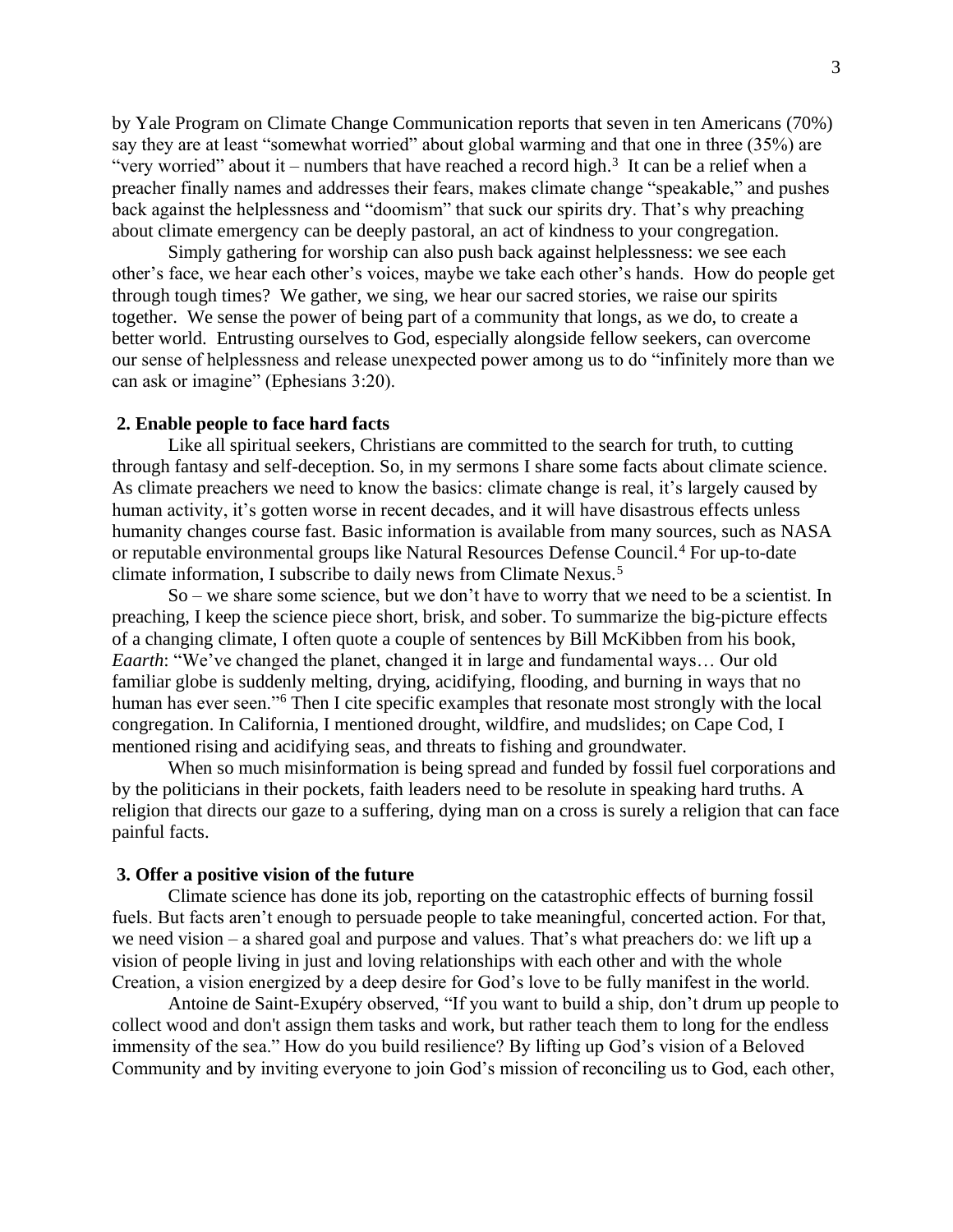and the whole Creation. This is the mission that Archbishop Desmond Tutu called the "supreme work" of Jesus Christ.

# **4. Explore ethical questions and provide a moral framework**

The climate crisis forces upon us existential questions about the meaning, purpose, and value of human life. What is our moral responsibility to future generations? What does it mean to be human, if human beings are destroying life as it has evolved on this planet? How do we address the anger, self-hatred and guilt that arise with this awareness? Are we willing to radically amend our personal patterns of consumption and waste? What does a "good" life look like, once we know the deadly consequences of over-consumption, inequitable distribution of resources, and being part of an inherently unsustainable, extractive economy that depends on fossil fuels and unlimited growth?

Such questions may hover in the background or roar to the foreground. Congregations provide a context for grappling with these questions, and preachers can offer moral grounding and guidance, reminding their listeners of such old-fashioned values as compassion and generosity, self-control and selfless service, simple living, sacrifice, justice, forgiveness, and non-violent engagement in societal transformation.

### **5. Encourage reconciliation**

Climate change has become a deeply divisive political issue – so polarizing that people may fear to mention the subject to family members, co-workers, and friends. Sermons can open a space for conversation, and congregations can follow up by providing settings for difficult conversations and active listening. If we can express compassion while also holding groups and individuals morally accountable, we can create possibilities for reconciliation and collaboration that otherwise might not exist.

Jim Antal points out in his seminal book, *Climate Church, Climate World*, that "truth and reconciliation" groups could be modeled on the Truth and Reconciliation Commission that was formed in South Africa in the 1990's after the abolition of apartheid. Antal writes: "Initiating Truth and Reconciliation Conversations could well be the most important contribution of the church to creating a world able to undergo the great transition we are now beginning. For many generations we have sought to conquer, dominate, and exploit nature. Now we must seek intergenerational and cross-species atonement. It seems to me that if the church, the synagogue, and the mosque are to offer meaningful hope in the years ahead, they must host such personal and communal, transparent and sacred conversations."<sup>7</sup>

### **6. Provide opportunities for emotional response**

The climate crisis can make us go numb. Why think about the enormous stretches of coral reefs in Australia that died in less than two months? What can we possibly feel in response to the acidifying ocean, the children choking from asthma in our inner cities, the rising seas, the ever-increasing droughts and floods, and the cascade of species going extinct? It is hard enough to face our own mortality or to mourn a loved one's death. How do we begin to explore our fear and grief in response to the ecocide going on around us – much less express it? How do we move beyond despair?

Preachers can offer practices, teachings, and rituals that allow us to feel, accept, and integrate the painful emotions evoked by climate change. We can create small circles for ecogrief lament and prayer. And we can hold public ceremonies outdoors. Over the years I've led or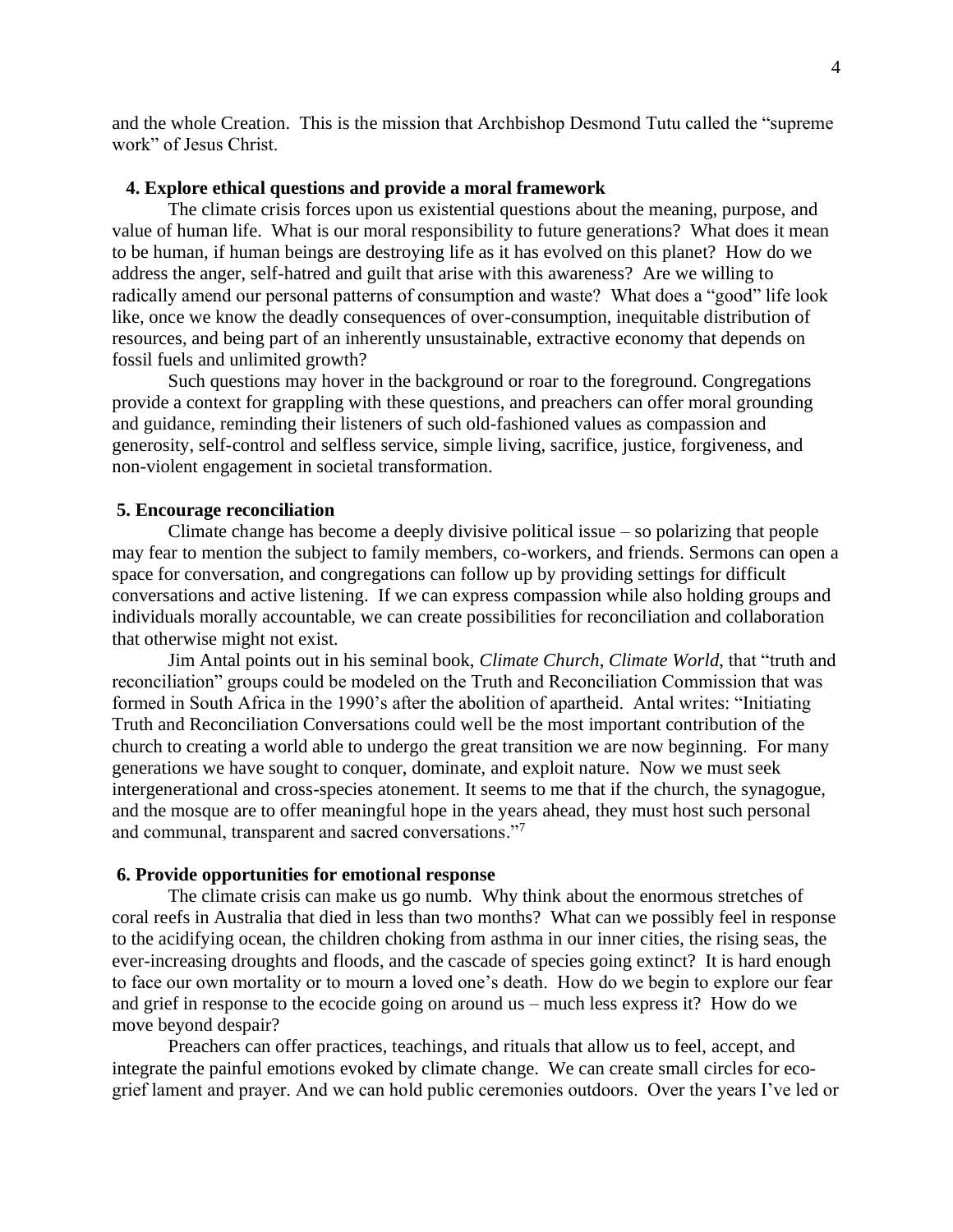participated in many outdoor interfaith public liturgies about climate change. Some were held *after* environmental disasters such as the Gulf of Mexico oil spill and Typhoon Haiyan in the Philippines; others were held *before* significant environmental events, such as Pope Francis' visit to Washington, D.C., and the U.N. climate talks in Paris. Preachers and congregations can create public spaces for expressing grief, naming hopes, and touching our deep longing for healing and reconciliation. We can protect our human capacity to feel our emotional responses without being overwhelmed. Our emotions can become a source of energy for constructive action to address the emergency.

## **7. Build hope by taking action**

How do we maintain hope? That's a question many contributors address in the anthology I co-edited with Leah Schade, *Rooted and Rising: Voices of Courage in a Time of Climate Crisis.* One author, Tim DeChristopher, is a Unitarian Universalist who spent two years in federal prison after disrupting an oil and gas auction in Utah. When someone asks him, "What gives you hope?" Tim replies, "How can *anything* 'give' me hope?" He writes: "Hope is inseparable from our own actions. [Hope] isn't given; it's grown. Waiting to act on climate change until we have hope is like waiting to pick up a shovel until we build callouses on our hands. The hope never arrives until we get to work."<sup>8</sup>

In my climate sermons I include suggestions for action, such as cutting back sharply on our use of fossil fuels, moving toward a plant-based diet, going solar, protecting forests, and planting trees. Individual actions to reduce our household carbon footprint are essential to our moral integrity and they help to propel social change. Yet the scope and speed of the climate crisis also require engagement in collective action for social transformation. As environmental justice activist, Mary Annaise Heglar, puts it: "I don't care if you recycle. Stop obsessing over your environmental 'sins.' Fight the oil and gas industry instead."<sup>9</sup>

So, in my sermons I encourage parishioners not only to live more lightly on Earth but also to use their voices and votes to make it politically possible to do what is scientifically necessary. We can support the growing movement to push banks to stop financing fossil fuel projects. We can lobby for policies that support renewable energy, clean green jobs, and a just transition that addresses the needs of poor and low-wealth communities and communities of color, and the needs of workers in the fossil fuel industries as we transition to a clean energy economy. If we have financial investments, we can divest from fossil fuels. If we're college graduates, we can push our alma mater to divest. We can support 350.org, ThirdAct.org (a new climate action group led by Bill McKibben for people over 60), Sunrise Movement (a climate action group led by people under 30), Extinction Rebellion, and other grassroots efforts to turn the tide. We can put our bodies on the line and risk arrest in non-violent resistance to fossil fuels. By inspiring significant action, preachers can challenge the deathly status quo of "business as usual" and rouse society out of apathy and inaction.

# **8. Deepen reverence for nature**

Our society treats the natural world as an object to master, dominate, and exploit, and preachers can call us to reclaim the sacredness of Earth. After all, nature is a place where humans have always encountered God – so say generations of mystics and theologians, including Moses, Jesus, and St. Paul (Romans 1:20). As poet Gerard Manley Hopkins puts it, "The world is charged with the grandeur of God." Destroying Earth is therefore a desecration, a sin against the Creator.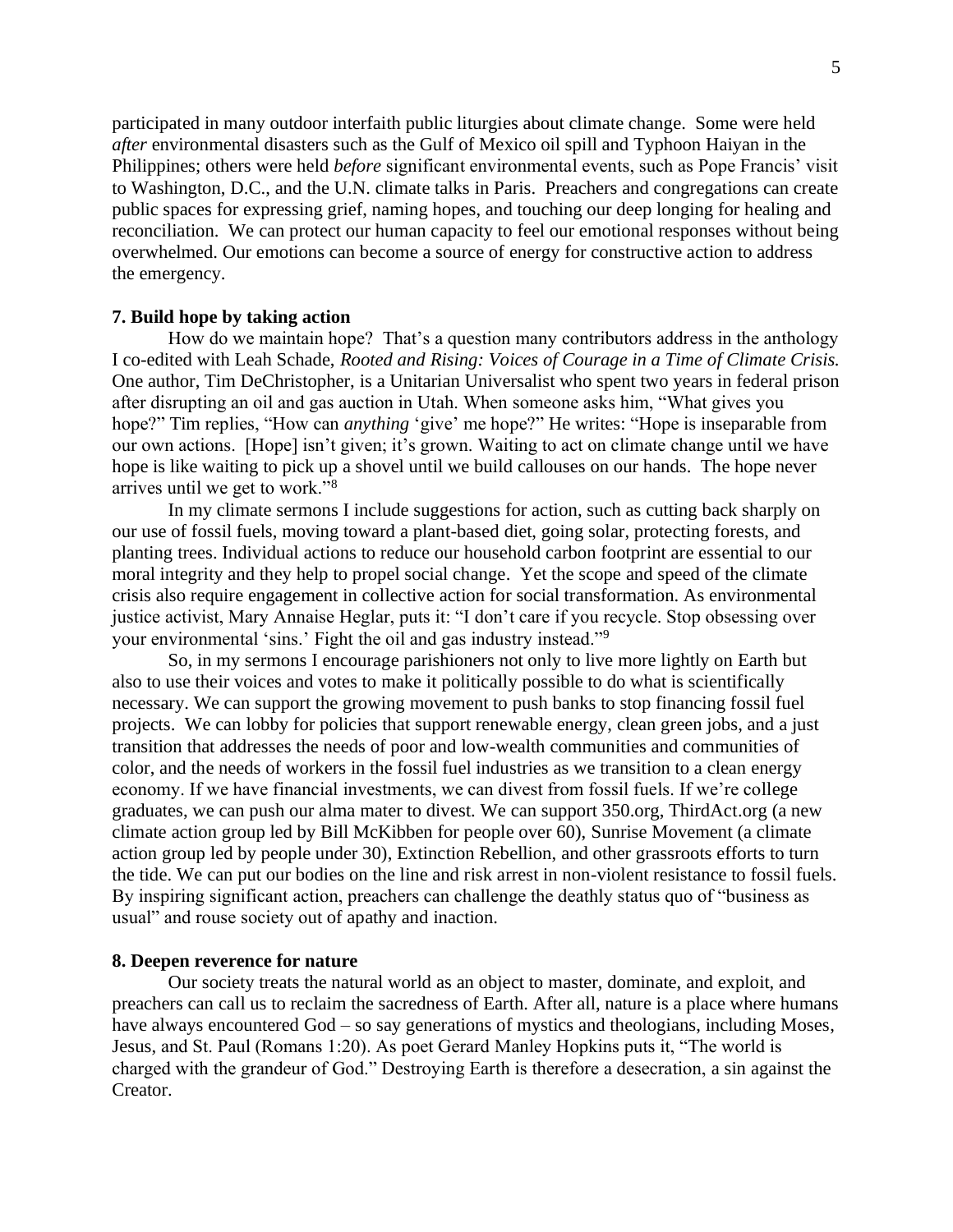So, in addition to preaching reverence for God's creation, maybe we can plant a community garden in the vacant lot behind our church. Maybe we can support land trusts to preserve farms, woods, and open space; maybe we can partner with organizations to bring innercity children into natural settings; maybe we can sponsor retreats, hikes, and worship services that explore the wonders of Creation. Step by step we can begin to reclaim what traditional indigenous societies have never forgotten: the land itself is sacred. Discovering this for ourselves will affect our behavior: we only fight to save what we love.

Which brings me to my final aim in preaching:

# **9. Encourage love**

Cultivate love. This really should be Point #1! Whenever I preach, I try to evoke the presence of a God who loves us beyond measure, a God who heals and redeems, who liberates and forgives. I preach about a God who honors and shares our climate grief, a God who weeps with us. I preach about a God who understands our outrage, fear, and sorrow as the living world around us is destroyed; a God, in the words of Peter Sawtell, who calls us "to active resistance, not to quiet acceptance."<sup>10</sup> I preach about a God who knows our guilt and complicity in that destruction and who gives us power to amend our lives. I preach about a God who longs to create a Beloved Community that includes all beings, not just human beings. I preach about a God who sets us free from the fear of death and who gives us strength to bear witness to a love that nothing can destroy. When people are going mad with hatred and fear, only love can restore us to sanity.

When we deliver a strong climate sermon and we trust in the power of the Holy Spirit, we're like the boy in the story of Jesus feeding the five thousand (Jn. 6:1-14): we put our words in Jesus' hands. Through his grace and power, maybe our small offering will become a catalyst that enables a crowd to be fed. Maybe our words, like those of Ezekiel, will be infused with Spirit-power to enliven that valley of dead, dry bones and breathe life into a multitude (Ez. 37:1- 14). Maybe that homily – that word of challenge or encouragement – will contribute to a social tipping point that releases rapid societal transformation.

Holy Week, Easter, and Earth Day are all approaching, and this year we have a special opportunity to amplify the power of our witness: we can register our climate sermons and prayer vigils with GreenFaith's global initiative, [Sacred Season for Climate Justice.](https://greenfaith.org/sacred-season/) All five of the world's major religions celebrate a holy day or season between now and early May, and faith communities around the world will hold special events and services that proclaim one urgent message: climate justice now! So, when you preach a climate justice/climate resilience sermon sometime this month, as I hope you will, please be sure to register your service with Sacred Season for Climate Justice.<sup>11</sup>

Thank you, friends.

*The Rev. Dr. Margaret Bullitt-Jonas is an Episcopal priest, author, retreat leader, and climate activist. She has been a lead organizer of many Christian and interfaith events about care for Earth, and she leads spiritual retreats in the U.S.A. and Canada on spiritual resilience and resistance in the midst of a climate emergency. Her latest book, [Rooted and Rising: Voices of](https://rowman.com/ISBN/9781538127759/Rooted-and-Rising-Voices-of-Courage-in-a-Time-of-Climate-Crisis)* 

\_\_\_\_\_\_\_\_\_\_\_\_\_\_\_\_\_\_\_\_\_\_\_\_\_\_\_\_\_\_\_\_\_\_\_\_\_\_\_\_\_\_\_\_\_\_\_\_\_\_\_\_\_\_\_\_\_\_\_\_\_\_\_\_\_\_\_\_\_\_\_\_\_\_\_